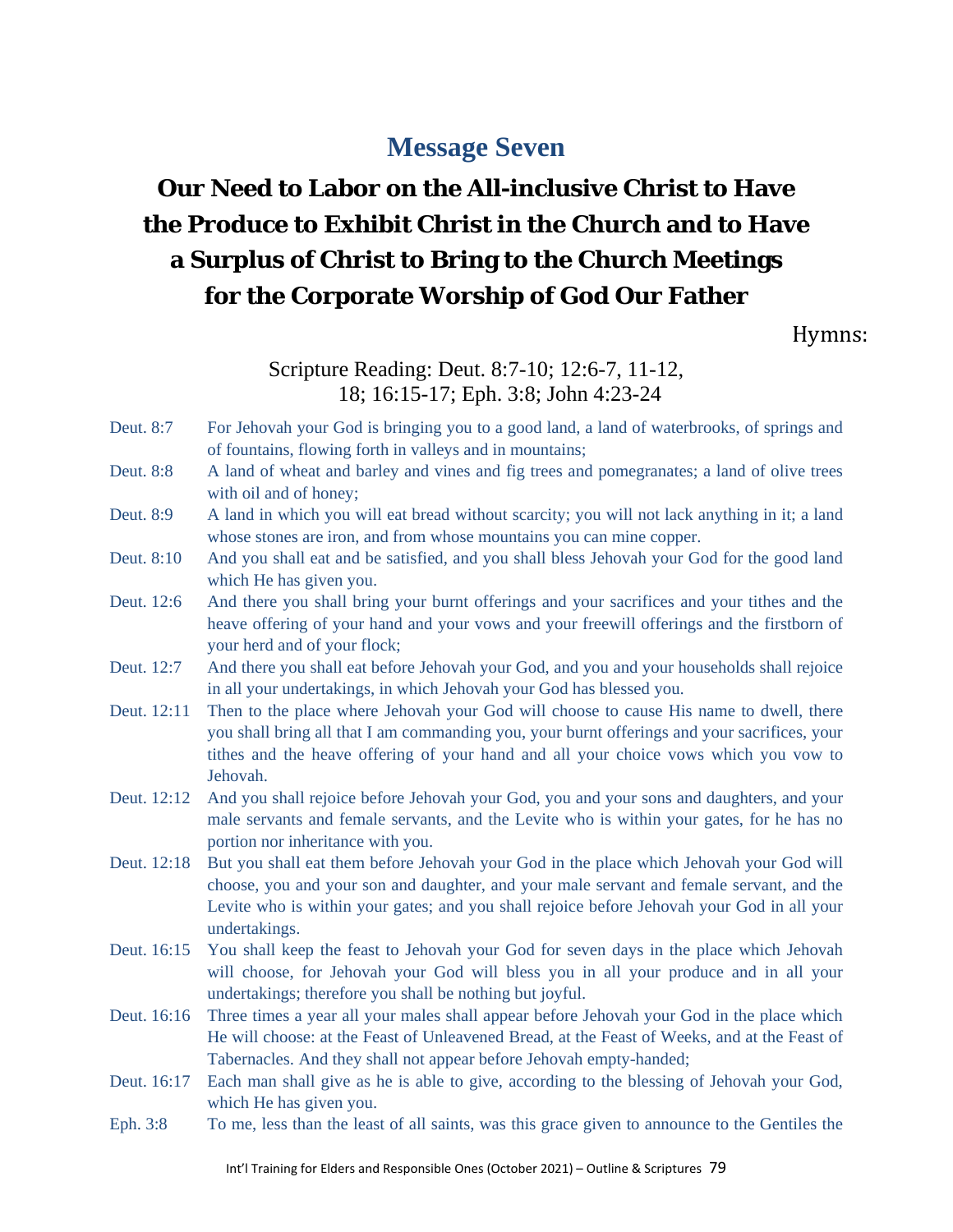unsearchable riches of Christ as the gospel

- John 4:23 But an hour is coming, and it is now, when the true worshippers will worship the Father in spirit and truthfulness, for the Father also seeks such to worship Him.
- John 4:24 God is Spirit, and those who worship Him must worship in spirit and truthfulness.
- **I. As believers in Christ who have been led by Christ into Himself as the good land typified by the land of Canaan, we need to labor on Christ—1 Cor. 1:30; Col. 1:12:**
	- 1 Cor. 1:30 But of Him you are in Christ Jesus, who became wisdom to us from God: both righteousness and sanctification and redemption,
	- Col. 1:12 Giving thanks to the Father, who has qualified you for a share of the allotted portion of the saints in the light;
	- A. After the people of Israel entered into and possessed the land of Canaan and received their allotted portion, they labored on the land—Deut. 8:7-10; 12:6-7, 11-12, 18:
		- Deut. 8:7 For Jehovah your God is bringing you to a good land, a land of waterbrooks, of springs and of fountains, flowing forth in valleys and in mountains;
		- Deut. 8:8 A land of wheat and barley and vines and fig trees and pomegranates; a land of olive trees with oil and of honey;
		- Deut. 8:9 A land in which you will eat bread without scarcity; you will not lack anything in it; a land whose stones are iron, and from whose mountains you can mine copper.
		- Deut. 8:10 And you shall eat and be satisfied, and you shall bless Jehovah your God for the good land which He has given you.
		- Deut. 12:6 And there you shall bring your burnt offerings and your sacrifices and your tithes and the heave offering of your hand and your vows and your freewill offerings and the firstborn of your herd and of your flock;
		- Deut. 12:7 And there you shall eat before Jehovah your God, and you and your households shall rejoice in all your undertakings, in which Jehovah your God has blessed you.
		- Deut. 12:11 Then to the place where Jehovah your God will choose to cause His name to dwell, there you shall bring all that I am commanding you, your burnt offerings and your sacrifices, your tithes and the heave offering of your hand and all your choice vows which you vow to Jehovah.
		- Deut. 12:12 And you shall rejoice before Jehovah your God, you and your sons and daughters, and your male servants and female servants, and the Levite who is within your gates, for he has no portion nor inheritance with you.
		- Deut. 12:18 But you shall eat them before Jehovah your God in the place which Jehovah your God will choose, you and your son and daughter, and your male servant and female servant, and the Levite who is within your gates; and you shall rejoice before Jehovah your God in all your undertakings.
		- 1. Whether or not they were willing to labor on the land was a serious matter; they had to labor on and cultivate the land.
		- 2. This is a picture of how we need to labor diligently on Christ so that we may enjoy His allinclusive riches—Eph. 3:8; 1:7; 2:7; 1 Cor. 15:58; Phil. 3:10.
			- Eph. 3:8 To me, less than the least of all saints, was this grace given to announce to the Gentiles the unsearchable riches of Christ as the gospel
			- Eph. 1:7 In whom we have redemption through His blood, the forgiveness of offenses, according to the riches of His grace,
			- Eph. 2:7 That He might display in the ages to come the surpassing riches of His grace in kindness toward us in Christ Jesus.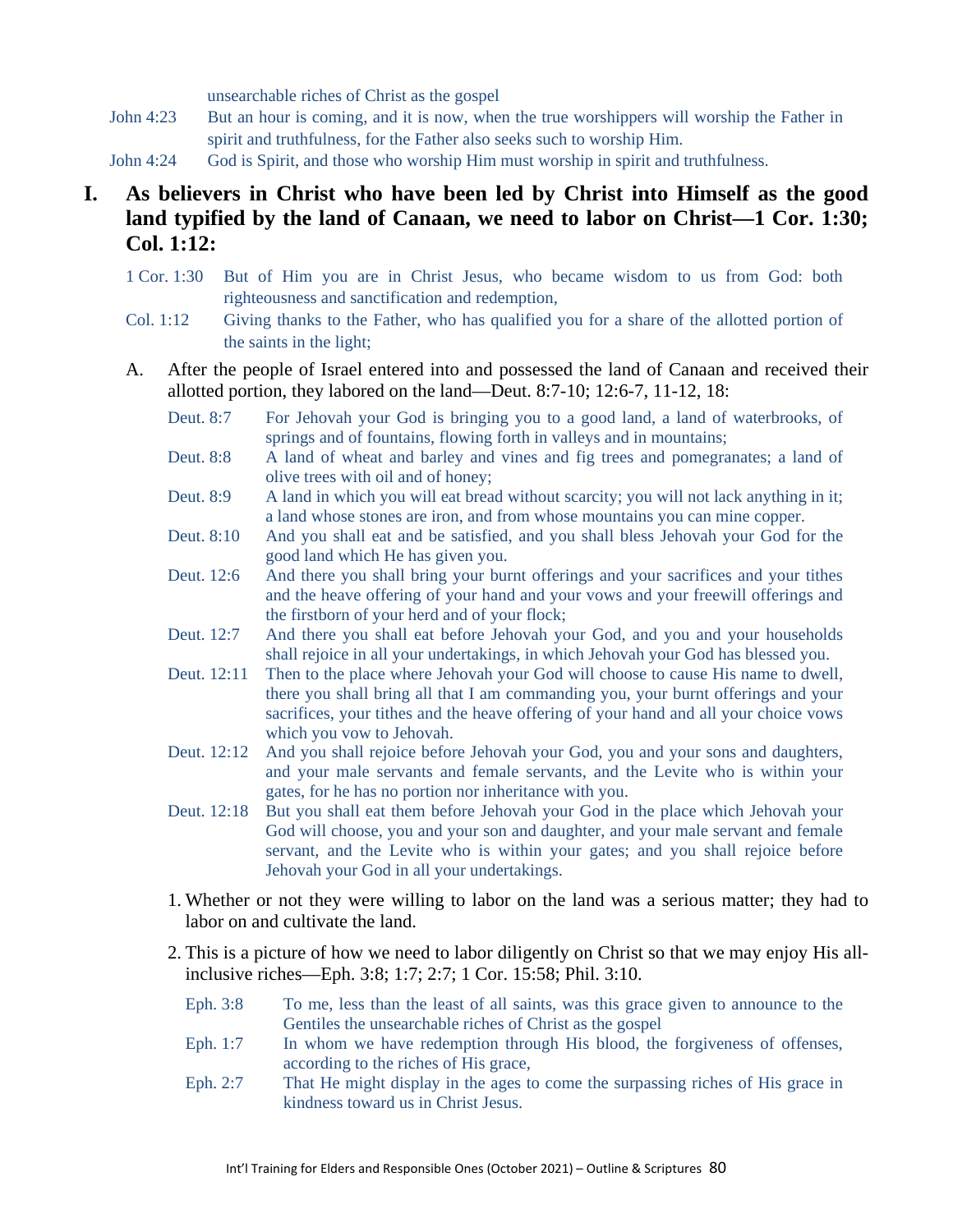- 1 Cor. 15:58 Therefore, my beloved brothers, be steadfast, immovable, always abounding in the work of the Lord, knowing that your labor is not in vain in the Lord.
- Phil. 3:10 To know Him and the power of His resurrection and the fellowship of His sufferings, being conformed to His death,
- B. The life we live after entering into Christ as the good land is a life of laboring on Christ— Col. 1:12; Rom. 15:16; 1 Cor. 15:10:
	- Col. 1:12 Giving thanks to the Father, who has qualified you for a share of the allotted portion of the saints in the light;
	- Rom. 15:16 That I might be a minister of Christ Jesus to the Gentiles, a laboring priest of the gospel of God, in order that the offering of the Gentiles might be acceptable, having been sanctified in the Holy Spirit.
	- 1 Cor. 15:10 But by the grace of God I am what I am; and His grace unto me did not turn out to be in vain, but, on the contrary, I labored more abundantly than all of them, yet not I but the grace of God which is with me.
	- 1. As the Lord's people who are living in the all- inclusive Christ, we need to labor on Christ, seeking Christ and enjoying Christ in every situation—Col. 1:12; 3:1, 4, 10-11.
		- Col. 1:12 Giving thanks to the Father, who has qualified you for a share of the allotted portion of the saints in the light;
		- Col. 3:1 If therefore you were raised together with Christ, seek the things which are above, where Christ is, sitting at the right hand of God.
		- Col. 3:4 When Christ our life is manifested, then you also will be manifested with Him in glory.
		- Col. 3:10 And have put on the new man, which is being renewed unto full knowledge according to the image of Him who created him,
		- Col. 3:11 Where there cannot be Greek and Jew, circumcision and uncircumcision, barbarian, Scythian, slave, free man, but Christ is all and in all.
	- 2. We are in a very rich land, but if we do not labor on it, there is no produce for us to experience and enjoy—Eph. 1:7; 2:7; 3:8; 1 Cor. 15:58.
		- Eph. 1:7 In whom we have redemption through His blood, the forgiveness of offenses, according to the riches of His grace,
		- Eph. 2:7 That He might display in the ages to come the surpassing riches of His grace in kindness toward us in Christ Jesus.
		- Eph. 3:8 To me, less than the least of all saints, was this grace given to announce to the Gentiles the unsearchable riches of Christ as the gospel
		- 1 Cor. 15:58 Therefore, my beloved brothers, be steadfast, immovable, always abounding in the work of the Lord, knowing that your labor is not in vain in the Lord.
- C. Although we need to labor on Christ as the land to produce Christ, we need to realize that it is not we who produce Christ but Christ who produces Himself in us through our labor— Phil. 2:13; Eph. 3:17; Col. 3:15-16:
	- Phil. 2:13 For it is God who operates in you both the willing and the working for His good pleasure.
	- Eph. 3:17 That Christ may make His home in your hearts through faith, that you, being rooted and grounded in love,
	- Col. 3:15 And let the peace of Christ arbitrate in your hearts, to which also you were called in one Body; and be thankful.
	- Col. 3:16 Let the word of Christ dwell in you richly in all wisdom, teaching and admonishing one another with psalms and hymns and spiritual songs, singing with grace in your hearts to God.
	- 1. We all need to labor on Christ and let Christ give us much produce; then we will have rich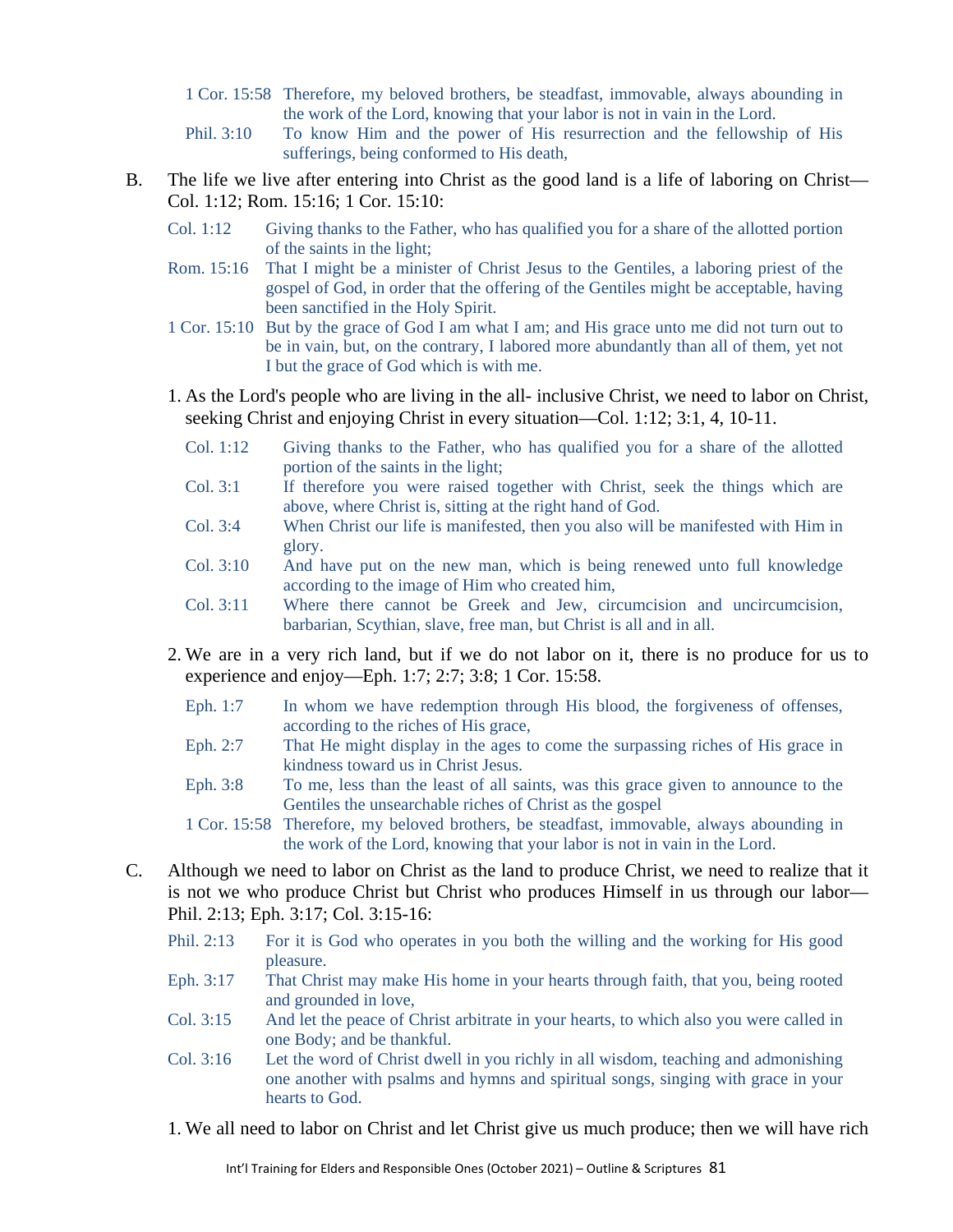experiences of Christ—Eph. 3:8; Phil. 4:19.

- Eph. 3:8 To me, less than the least of all saints, was this grace given to announce to the Gentiles the unsearchable riches of Christ as the gospel
- Phil. 4:19 And my God will fill your every need according to His riches, in glory, in Christ **Jesus.**
- 2. The harvest of Christ is the Christ on whom we have labored and have reaped to be our harvest—3:10.

Phil. 3:10 To know Him and the power of His resurrection and the fellowship of His sufferings, being conformed to His death,

- D. Every morning we need to pray, asking the Lord for the day's portion of grace and consecrating ourselves to the Lord for the purpose of experiencing and enjoying Him by laboring on Him—Rom. 12:1-2; 15:16.
	- Rom. 12:1 I exhort you therefore, brothers, through the compassions of God to present your bodies a living sacrifice, holy, well pleasing to God, which is your reasonable service.
	- Rom. 12:2 And do not be fashioned according to this age, but be transformed by the renewing of the mind that you may prove what the will of God is, that which is good and well pleasing and perfect.
	- Rom. 15:16 That I might be a minister of Christ Jesus to the Gentiles, a laboring priest of the gospel of God, in order that the offering of the Gentiles might be acceptable, having been sanctified in the Holy Spirit.
- E. Throughout the day we need to maintain our fellowship with the Lord and thereby contact Him, labor on Him, apply Him, experience Him, and enjoy Him—John 15:4-5, 11; 16:22; 1 Pet. 1:8.
	- John 15:4 Abide in Me and I in you. As the branch cannot bear fruit of itself unless it abides in the vine, so neither can you unless you abide in Me.
	- John 15:5 I am the vine; you are the branches. He who abides in Me and I in him, he bears much fruit; for apart from Me you can do nothing.
	- John 15:11 These things I have spoken to you that My joy may be in you and that your joy may be made full.
	- John 16:22 Therefore you also now have sorrow; but I will see you again and your heart will rejoice, and no one takes your joy away from you.
	- 1 Pet. 1:8 Whom having not seen, you love; into whom though not seeing Him at present, yet believing, you exult with joy that is unspeakable and full of glory,
- F. Exercising our spirit is the key to laboring on Christ, experiencing Christ, and producing Christ—1 Tim. 4:7:
	- 1 Tim. 4:7 But the profane and old-womanish myths refuse, and exercise yourself unto godliness.
	- 1. The way to labor on Christ is to exercise our spirit to contact the Spirit, the reality of the all- inclusive Christ as the good land—Gal. 3:14.
		- Gal. 3:14 In order that the blessing of Abraham might come to the Gentiles in Christ Jesus, that we might receive the promise of the Spirit through faith.
	- 2. Throughout the day, in every situation and in all our circumstances, we should exercise our spirit to contact the Lord and experience Him—1 Tim. 4:7; Rom. 8:4; 1 Cor. 6:17; Phil. 4:11-13.
		- 1 Tim. 4:7 But the profane and old-womanish myths refuse, and exercise yourself unto godliness.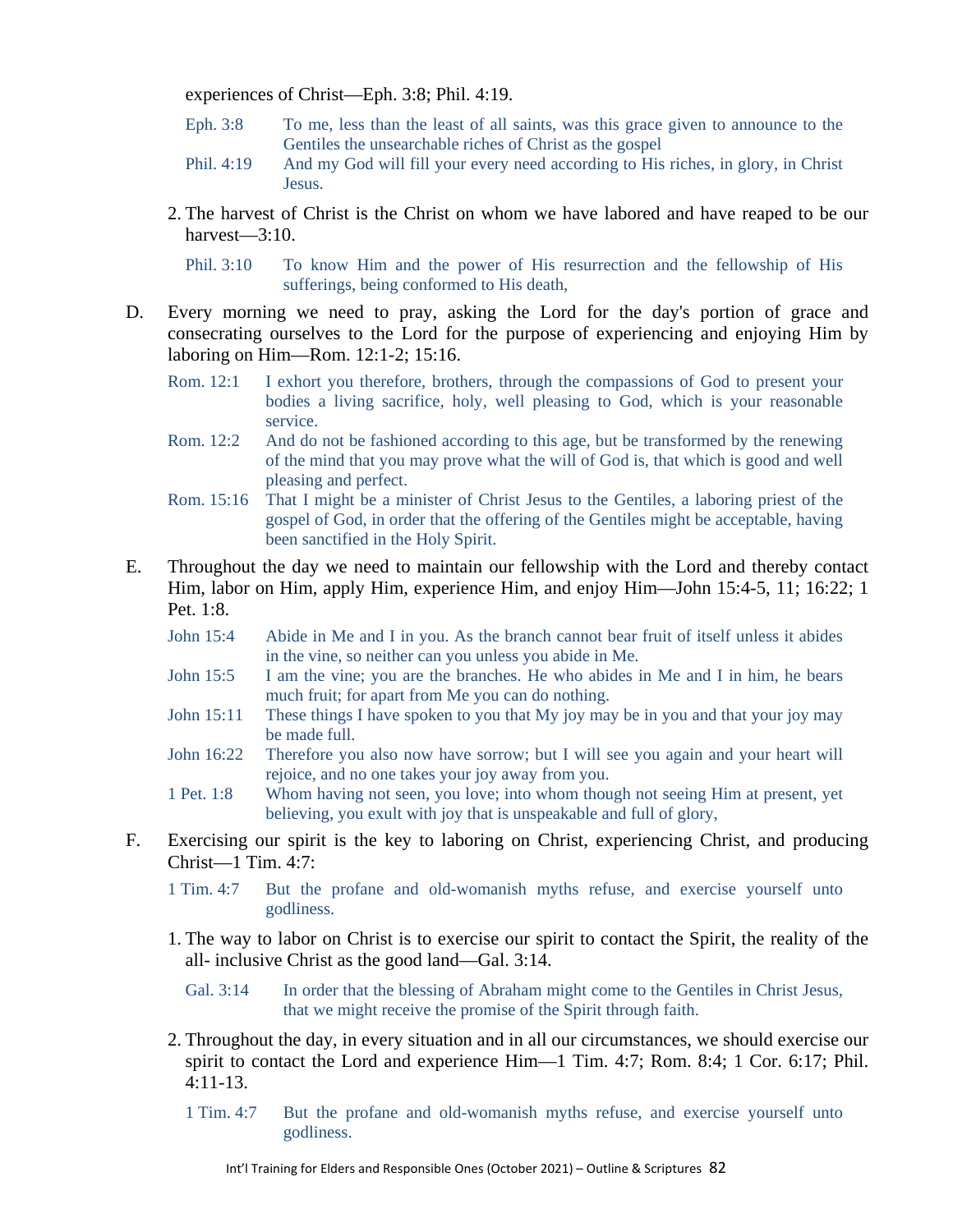- Rom. 8:4 That the righteous requirement of the law might be fulfilled in us, who do not walk according to the flesh but according to the spirit.
- 1 Cor. 6:17 But he who is joined to the Lord is one spirit.
- Phil. 4:11 Not that I speak according to lack, for I have learned, in whatever circumstances I am, to be content.
- Phil. 4:12 I know also how to be abased, and I know how to abound; in everything and in all things I have learned the secret both to be filled and to hunger, both to abound and to lack.
- Phil. 4:13 I am able to do all things in Him who empowers me.
- G. We labor on Christ as the good land by exercising our heart to have faith in the Lord and to love the Lord and by exercising our spirit to contact the Lord and to receive the dispensing of the all-inclusive life-giving Spirit, the reality of Christ as the good land—2 Cor. 3:16; 13:14; Gal. 3:14.
	- 2 Cor. 3:16 But whenever their heart turns to the Lord, the veil is taken away.
	- 2 Cor. 13:14 The grace of the Lord Jesus Christ and the love of God and the fellowship of the Holy Spirit be with you all.
	- Gal. 3:14 In order that the blessing of Abraham might come to the Gentiles in Christ Jesus, that we might receive the promise of the Spirit through faith.

### **II. If we faithfully labor on the all-inclusive Christ, we will have the riches of Christ as the produce to exhibit Christ in the church—Eph. 3:8; 1 Cor. 14:26:**

- Eph. 3:8 To me, less than the least of all saints, was this grace given to announce to the Gentiles the unsearchable riches of Christ as the gospel
- 1 Cor. 14:26 What then, brothers? Whenever you come together, each one has a psalm, has a teaching, has a revelation, has a tongue, has an interpretation. Let all things be done for building up.
- A. The proper life of Christians is to labor on Christ every day and thus have the rich surplus of Christ to bring to the meetings for a rich exhibition of Christ—v. 26:
	- 1 Cor. 14:26 What then, brothers? Whenever you come together, each one has a psalm, has a teaching, has a revelation, has a tongue, has an interpretation. Let all things be done for building up.
	- 1. We come together in the church meetings to have an exhibition of Christ—Col. 1:18, 27.
		- Col. 1:18 And He is the Head of the Body, the church; He is the beginning, the Firstborn from the dead, that He Himself might have the first place in all things;
		- Col. 1:27 To whom God willed to make known what are the riches of the glory of this mystery among the Gentiles, which is Christ in you, the hope of glory,
	- 2. Through our daily experiences of the riches of Christ, these riches will become an exhibition of the produce of Christ—Eph. 3:8, 17-18; Col. 2:6, 9-10, 17.
		- Eph. 3:8 To me, less than the least of all saints, was this grace given to announce to the Gentiles the unsearchable riches of Christ as the gospel
		- Eph. 3:17 That Christ may make His home in your hearts through faith, that you, being rooted and grounded in love,
		- Eph. 3:18 May be full of strength to apprehend with all the saints what the breadth and length and height and depth are
		- Col. 2:6 As therefore you have received the Christ, Jesus the Lord, walk in Him,
		- Col. 2:9 For in Him dwells all the fullness of the Godhead bodily,
		- Col. 2:10 And you have been made full in Him, who is the Head of all rule and authority.
		- Col. 2:17 Which are a shadow of the things to come, but the body is of Christ.
	- 3. Our meetings should always be an exhibition to show forth what Christ is, what Christ has,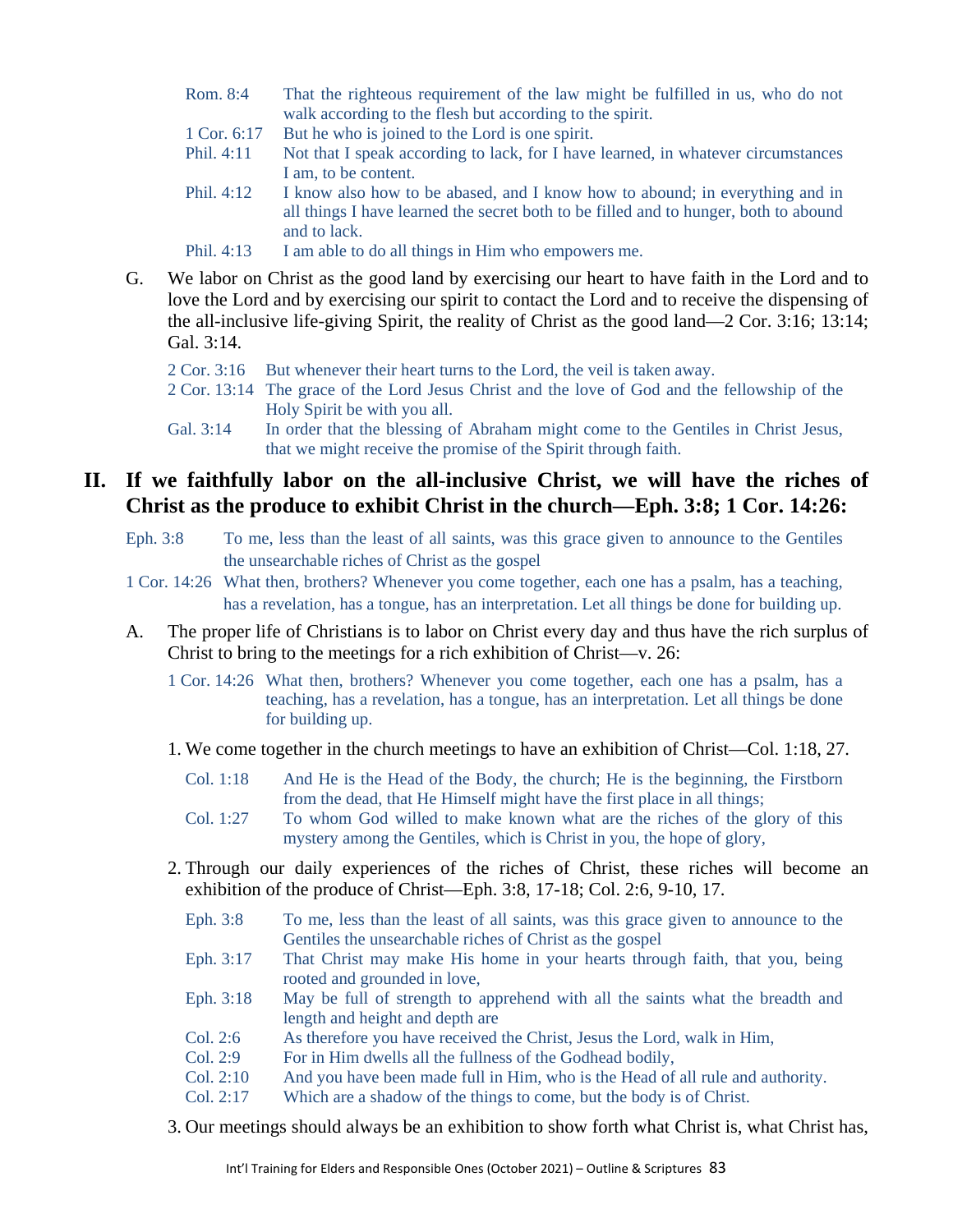and what Christ does—Heb. 1:3; 2:9, 14; 1 John 3:8; 4:9, 15; Acts 2:24, 32-33; Rev. 1:17b-18.

- Heb. 1:3 Who, being the effulgence of His glory and the impress of His substance and upholding and bearing all things by the word of His power, having made purification of sins, sat down on the right hand of the Majesty on high;
- Heb. 2:9 But we see Jesus, who was made a little inferior to the angels because of the suffering of death, crowned with glory and honor, so that by the grace of God He might taste death on behalf of everything.
- Heb. 2:14 Since therefore the children have shared in blood and flesh, He also Himself in like manner partook of the same, that through death He might destroy him who has the might of death, that is, the devil,
- 1 John 3:8 He who practices sin is of the devil, because the devil has sinned from the beginning. For this purpose the Son of God was manifested, that He might destroy the works of the devil.
- 1 John 4:9 In this the love of God was manifested among us, that God sent His only begotten Son into the world that we might have life and live through Him.
- 1 John 4:15 Whoever confesses that Jesus is the Son of God, God abides in him and he in God.
- Acts 2:24 Whom God has raised up, having loosed the pangs of death, since it was not possible for Him to be held by it.
- Acts 2:32 This Jesus God has raised up, of which we all are witnesses.
- Acts 2:33 Therefore having been exalted to the right hand of God and having received the promise of the Holy Spirit from the Father, He has poured out this which you both see and hear.
- Rev. 1:17 And when I saw Him, I fell at His feet as dead; and He placed His right hand on me, saying, Do not fear; I am the First and the Last
- Rev. 1:18 And the living One; and I became dead, and behold, I am living forever and ever; and I have the keys of death and of Hades.
- B. We meet to exhibit not only the Christ given to us by God but also the Christ we have produced, the Christ on whom we have labored and whom we have experienced; this is the Christ whom we come together to exhibit—Col. 1:12-13; Phil. 3:10.
	- Col. 1:12 Giving thanks to the Father, who has qualified you for a share of the allotted portion of the saints in the light;
	- Col. 1:13 Who delivered us out of the authority of darkness and transferred us into the kingdom of the Son of His love,
	- Phil. 3:10 To know Him and the power of His resurrection and the fellowship of His sufferings, being conformed to His death,
- C. If we continually labor on Christ, we will have the rich surplus of Christ to bring to meetings for a rich exhibition of Christ—1 Cor. 1:24, 30; 10:3-4; 14:26.
	- 1 Cor. 1:24 But to those who are called, both Jews and Greeks, Christ the power of God and the wisdom of God.
	- 1 Cor. 1:30 But of Him you are in Christ Jesus, who became wisdom to us from God: both righteousness and sanctification and redemption,
	- 1 Cor. 10:3 And all ate the same spiritual food,
	- 1 Cor. 10:4 And all drank the same spiritual drink; for they drank of a spiritual rock which followed them, and the rock was Christ.
	- 1 Cor. 14:26 What then, brothers? Whenever you come together, each one has a psalm, has a teaching, has a revelation, has a tongue, has an interpretation. Let all things be done for building up.
- D. Whenever we come together, regardless of the kind of meeting we are having, we should come with the Christ experienced by us as the surplus to be offered to God and exhibited to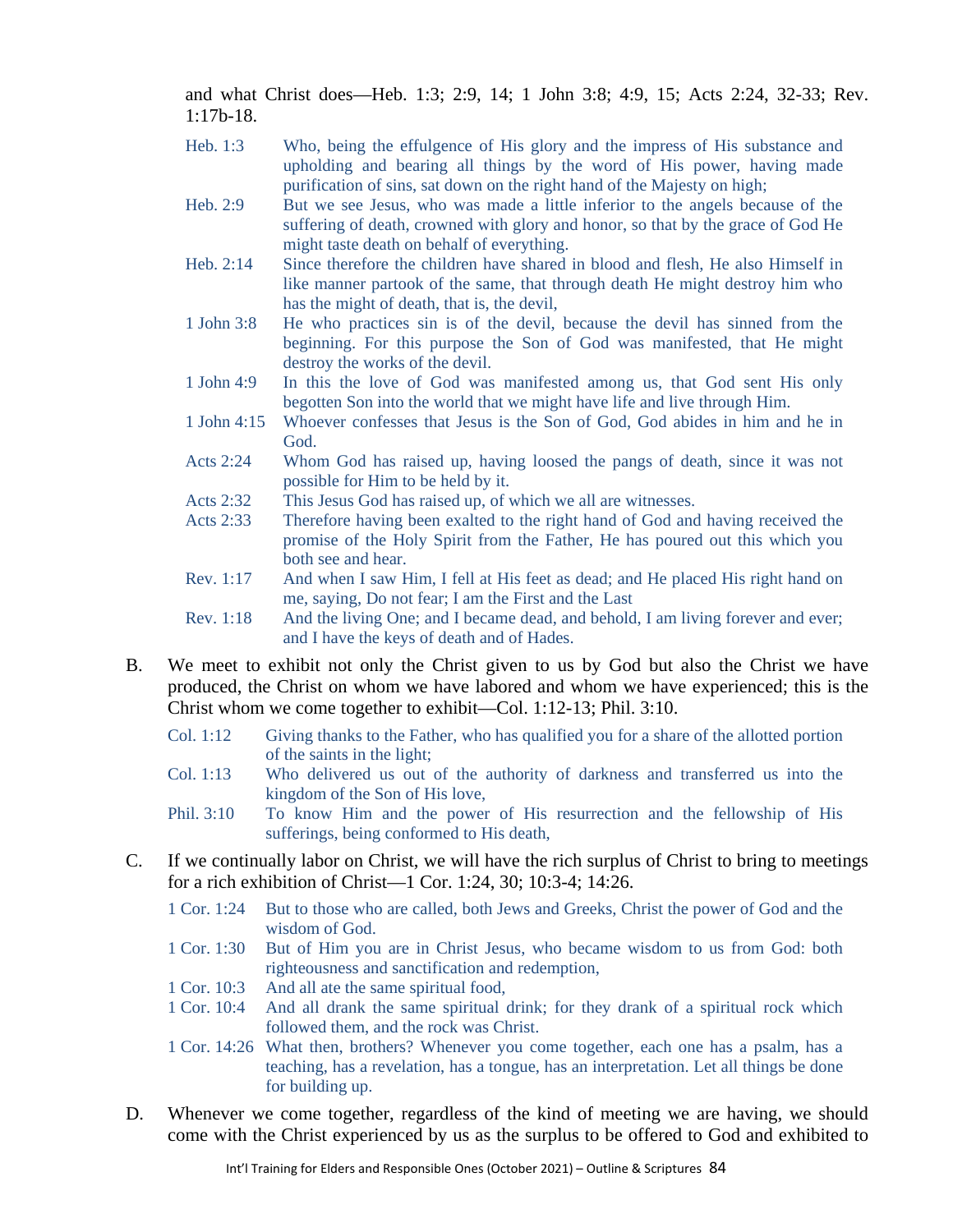the whole universe and to the enemy, putting him to shame—John 4:23-24; Eph. 3:10, 17;  $4:15:$ 

- John 4:23 But an hour is coming, and it is now, when the true worshippers will worship the Father in spirit and truthfulness, for the Father also seeks such to worship Him.
- John 4:24 God is Spirit, and those who worship Him must worship in spirit and truthfulness.
- Eph. 3:10 In order that now to the rulers and the authorities in the heavenlies the multifarious wisdom of God might be made known through the church,
- Eph. 3:17 That Christ may make His home in your hearts through faith, that you, being rooted and grounded in love,
- Eph. 4:15 But holding to truth in love, we may grow up into Him in all things, who is the Head, Christ,
- 1. Then our meetings will be enriched and strengthened because they are full of Christ—Col. 3:4, 10-11.
	- Col. 3:4 When Christ our life is manifested, then you also will be manifested with Him in glory.
	- Col. 3:10 And have put on the new man, which is being renewed unto full knowledge according to the image of Him who created him,
	- Col. 3:11 Where there cannot be Greek and Jew, circumcision and uncircumcision, barbarian, Scythian, slave, free man, but Christ is all and in all.
- 2. Such a church life is an exhibition of Christ, an expression of Christ—Eph. 3:21.
	- Eph. 3:21 To Him be the glory in the church and in Christ Jesus unto all the generations forever and ever. Amen.
- 3. We need to bring the surplus of Christ to every meeting to exhibit Christ—v. 8.
	- Eph. 3:8 To me, less than the least of all saints, was this grace given to announce to the Gentiles the unsearchable riches of Christ as the gospel
- 4. We need to enjoy Christ in our daily life and come together to exhibit Him—1 Pet. 1:8.
	- 1 Pet. 1:8 Whom having not seen, you love; into whom though not seeing Him at present, yet believing, you exult with joy that is unspeakable and full of glory,
- E. To have proper Christian meetings, we need to contact the Lord daily in our personal life and then come to the meetings with the realization and understanding that we are coming to exhibit Christ and share Christ with others—1 Cor. 14:26.
	- 1 Cor. 14:26 What then, brothers? Whenever you come together, each one has a psalm, has a teaching, has a revelation, has a tongue, has an interpretation. Let all things be done for building up.
- F. "Whene'er we meet with Christ endued, / The surplus of His plenitude / We offer unto God as food / And thus exhibit Christ. / Let us exhibit Christ, / Let us exhibit Christ; / We'll bring His surplus to the church / And thus exhibit Christ"—Hymns, #864, stanza 1 and chorus.

|          | Hymns, #864 Meetings-Exhibiting Christ                          |                                                    |
|----------|-----------------------------------------------------------------|----------------------------------------------------|
|          | Whene'er we meet with Christ endued,                            | The surplus of His plenitude                       |
|          | We offer unto God as food,                                      | And thus exhibit Christ.                           |
| (Chorus) | Let us exhibit Christ.<br>We'll bring His surplus to the church | Let us exhibit Christ;<br>And thus exhibit Christ. |
|          |                                                                 |                                                    |

## **III. We need to labor on the all-inclusive Christ in order to have a surplus of Christ to bring to the church meetings for the corporate worship of God our Father— John 4:23-24; Eph. 3:21:**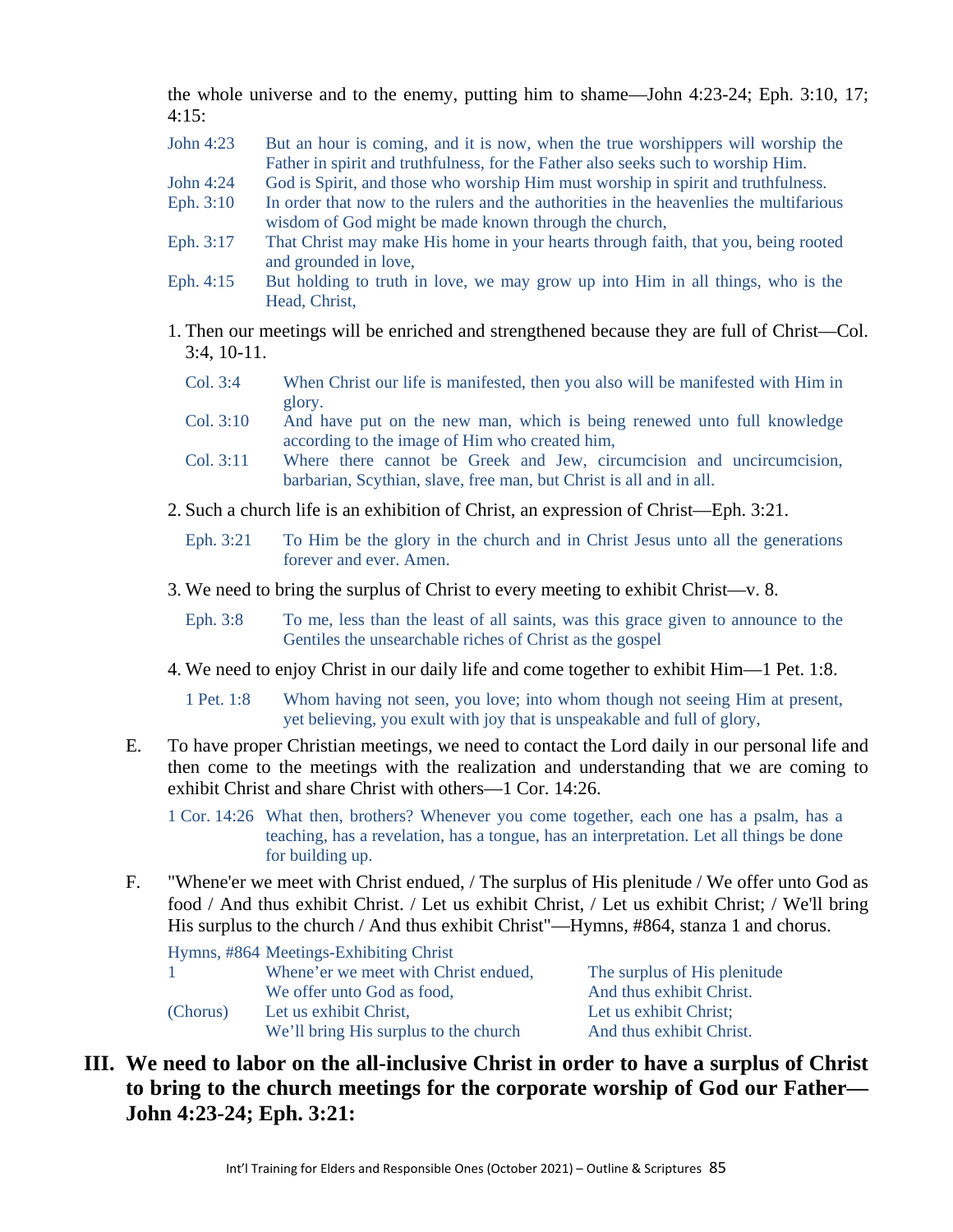- John 4:23 But an hour is coming, and it is now, when the true worshippers will worship the Father in spirit and truthfulness, for the Father also seeks such to worship Him.
- John 4:24 God is Spirit, and those who worship Him must worship in spirit and truthfulness.
- Eph. 3:21 To Him be the glory in the church and in Christ Jesus unto all the generations forever and ever. Amen.
- A. The experience of the children of Israel is a picture of a proper Christian meeting—Deut. 12:6; 16:15-16:
	- Deut. 12:6 And there you shall bring your burnt offerings and your sacrifices and your tithes and the heave offering of your hand and your vows and your freewill offerings and the firstborn of your herd and of your flock;
	- Deut. 16:15 You shall keep the feast to Jehovah your God for seven days in the place which Jehovah will choose, for Jehovah your God will bless you in all your produce and in all your undertakings; therefore you shall be nothing but joyful.
	- Deut. 16:16 Three times a year all your males shall appear before Jehovah your God in the place which He will choose: at the Feast of Unleavened Bread, at the Feast of Weeks, and at the Feast of Tabernacles. And they shall not appear before Jehovah emptyhanded;
	- 1. God commanded them to not be empty-handed when they came together to worship Him; they had to come with their hands full of the produce of their labor—Exo. 23:15; Deut. 12:11; 16:16.
		- Exo. 23:15 You shall keep the Feast of Unleavened Bread; as I commanded you, seven days you shall eat unleavened bread at the appointed time in the month of Abib, for in it you came out from Egypt. And no one shall appear before Me empty.
		- Deut. 12:11 Then to the place where Jehovah your God will choose to cause His name to dwell, there you shall bring all that I am commanding you, your burnt offerings and your sacrifices, your tithes and the heave offering of your hand and all your choice vows which you vow to Jehovah.
		- Deut. 16:16 Three times a year all your males shall appear before Jehovah your God in the place which He will choose: at the Feast of Unleavened Bread, at the Feast of Weeks, and at the Feast of Tabernacles. And they shall not appear before Jehovah empty-handed;
	- 2. When they came to worship in the place designated by God, they worshipped God by offering to Him the top surplus of their labor on the land—vv. 15, 17.
		- Deut. 16:15 You shall keep the feast to Jehovah your God for seven days in the place which Jehovah will choose, for Jehovah your God will bless you in all your produce and in all your undertakings; therefore you shall be nothing but joyful.
		- Deut. 16:17 Each man shall give as he is able to give, according to the blessing of Jehovah your God, which He has given you.
- B. For our worship of Him, the Father requires that we come to Him with a harvest of Christ; thus, we need to come to the church meetings with the riches of Christ—John 4:23-24; Eph. 3:8.

| John 4:23 | But an hour is coming, and it is now, when the true worshippers will worship the  |  |
|-----------|-----------------------------------------------------------------------------------|--|
|           | Father in spirit and truthfulness, for the Father also seeks such to worship Him. |  |
| John 4:24 | God is Spirit, and those who worship Him must worship in spirit and truthfulness. |  |
| Eph. 3:8  | To me, less than the least of all saints, was this grace given to announce to the |  |
|           | Gentiles the unsearchable riches of Christ as the gospel                          |  |

C. Daily, we should labor on Christ to have a harvest of Christ's riches to bring to the church meetings for the corporate worship of God the Father—Deut. 12:6; 1 Cor. 14:26; John 4:23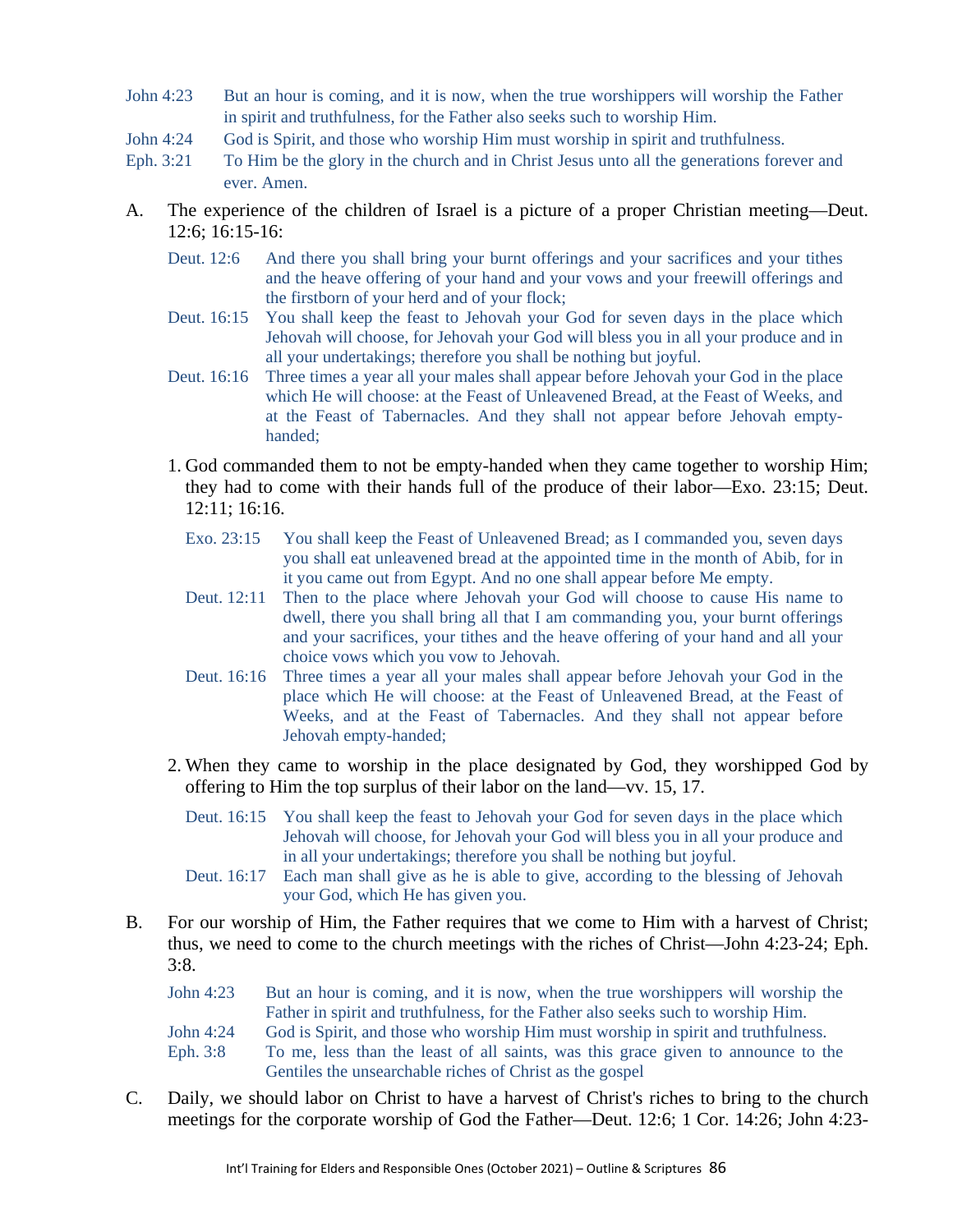24; Deut. 16:15-17.

- Deut. 12:6 And there you shall bring your burnt offerings and your sacrifices and your tithes and the heave offering of your hand and your vows and your freewill offerings and the firstborn of your herd and of your flock;
- 1 Cor. 14:26 What then, brothers? Whenever you come together, each one has a psalm, has a teaching, has a revelation, has a tongue, has an interpretation. Let all things be done for building up.
- John 4:23 But an hour is coming, and it is now, when the true worshippers will worship the Father in spirit and truthfulness, for the Father also seeks such to worship Him.
- John 4:24 God is Spirit, and those who worship Him must worship in spirit and truthfulness.
- Deut. 16:15 You shall keep the feast to Jehovah your God for seven days in the place which Jehovah will choose, for Jehovah your God will bless you in all your produce and in all your undertakings; therefore you shall be nothing but joyful.
- Deut. 16:16 Three times a year all your males shall appear before Jehovah your God in the place which He will choose: at the Feast of Unleavened Bread, at the Feast of Weeks, and at the Feast of Tabernacles. And they shall not appear before Jehovah emptyhanded;
- Deut. 16:17 Each man shall give as he is able to give, according to the blessing of Jehovah your God, which He has given you.
- D. A life in the all-inclusive Christ as the good land is a life of laboring on Christ, producing Christ, enjoying Christ, sharing Christ with others, and offering Christ to God the Father that He may enjoy Christ with us—John 4:23-24; 1 Cor. 14:26; Eph. 3:21; Rev. 5:13:
	- John 4:23 But an hour is coming, and it is now, when the true worshippers will worship the Father in spirit and truthfulness, for the Father also seeks such to worship Him.
	- John 4:24 God is Spirit, and those who worship Him must worship in spirit and truthfulness.
	- 1 Cor. 14:26 What then, brothers? Whenever you come together, each one has a psalm, has a teaching, has a revelation, has a tongue, has an interpretation. Let all things be done for building up.
	- Eph. 3:21 To Him be the glory in the church and in Christ Jesus unto all the generations forever and ever. Amen.
	- Rev. 5:13 And every creature which is in heaven and on the earth and under the earth and on the sea and all things in them, I heard saying, To Him who sits upon the throne and to the Lamb be the blessing and the honor and the glory and the might forever and ever.
	- 1. This kind of enjoyment and sharing is an exhibiting of Christ to the entire universe—19:7.
		- Rev. 19:7 Let us rejoice and exult, and let us give the glory to Him, for the marriage of the Lamb has come, and His wife has made herself ready.
	- 2. This is a worship to God the Father and a shame to the enemy—John 4:23-24.

truthfulness.

- John 4:23 But an hour is coming, and it is now, when the true worshippers will worship the Father in spirit and truthfulness, for the Father also seeks such to worship Him. John 4:24 God is Spirit, and those who worship Him must worship in spirit and
- E. It is crucial that we diligently labor on Christ to have our hands full of Christ and then come to the church meetings to enjoy this rich and glorious Christ with God's children and with God the Father Himself—1 Cor. 10:31; 14:26; John 4:23-24; Rom. 15:6.

1 Cor. 10:31 Therefore whether you eat or drink, or whatever you do, do all to the glory of God.

1 Cor. 14:26 What then, brothers? Whenever you come together, each one has a psalm, has a teaching, has a revelation, has a tongue, has an interpretation. Let all things be done for building up.